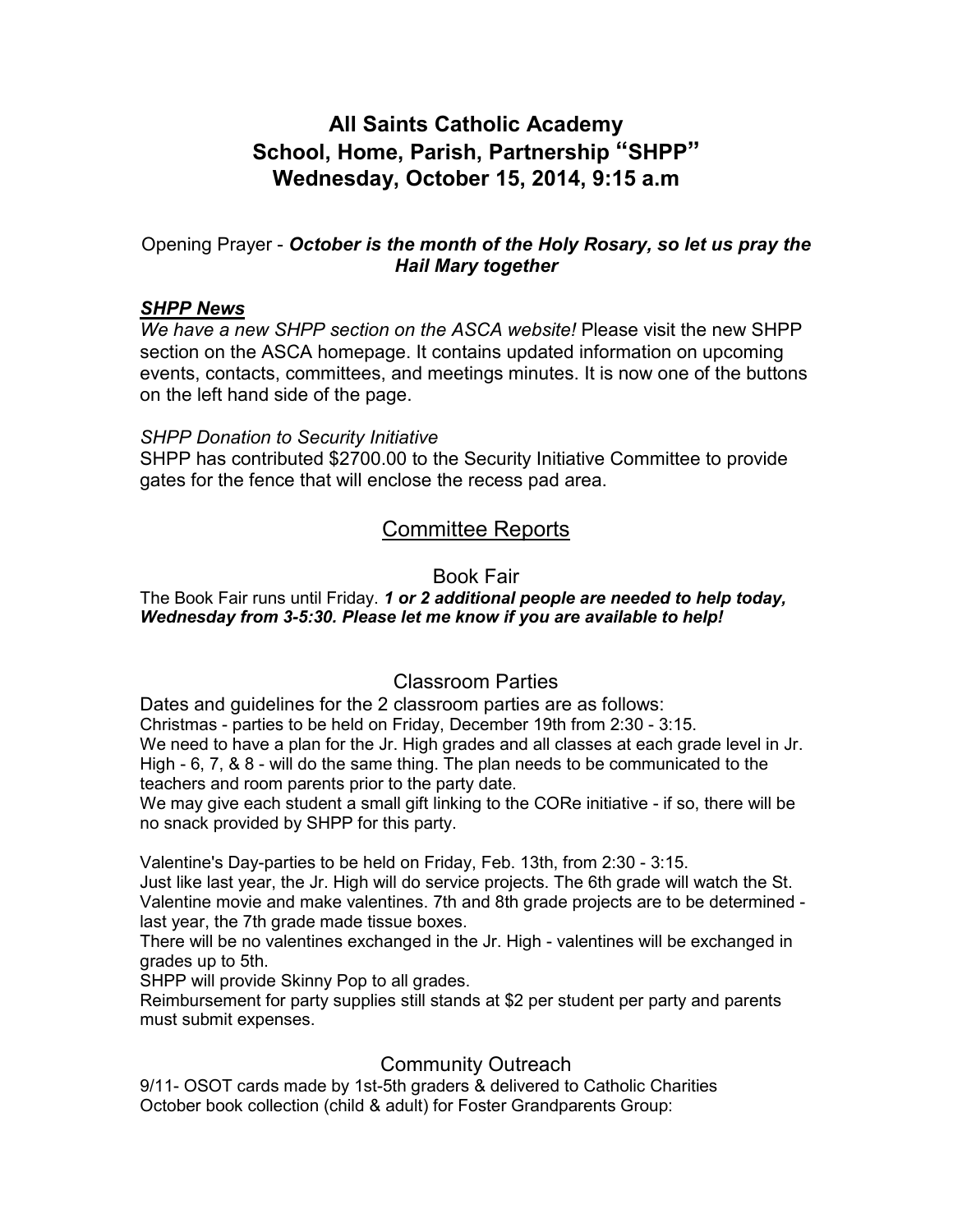\*\*\*Consider donating a book before purchasing a book at the book fair...a collection box will be at book fair\*\*\*

November 3rd - Halloween candy collection at drop-off & pick-up to support Hessed House and Operation Support Our Troops

November 7th - ASCA Feed My Starving Children packing session 12-2pm

## Daddy/Daughter Dance

Deposits have been made to secure the DJ, photo booth, and photographer

## **Hospitality**

The first luncheon for the teachers and staff was hosted Friday October 3rd. It was a pizza buffet with cookies and candy stations for desserts. Giordano's Pizza in downtown Naperville gave us good pricing on specialty pizzas. We are considering making them our preferred vendors. The catering service was remarkable with all serving plates, silvers, spatulas and condiments sent in a very impressive manner. Teachers/ staff really enjoyed it.

The next event is the luncheon on Thursday, November 6th during parent/teacher conferences. We will be getting the sandwiches catered and will be asking our school families for side dishes and desserts.

## Pictures with Santa

This event will be under the SHPP umbrella this year. *Sandy Benson* has volunteered to lead the event with support from past event organizers. The event date is Saturday, December 13th from 8-11 am. The Santa from last year has been booked and photographer options are being investigated. A call for volunteers to help will be forthcoming in the newsletter towards the end of October.

## Save the Date!

Halloween Candy Collection - Friday, Nov. 3rd at drop-off & pick-up Teacher Luncheon during conferences - Thursday, Nov. 6th Feed My Starving Children - Friday, November 7th, 12-2 November SHPP meeting - Friday, Nov. 14th at 9:15am (NEW DATE) SHPP Cookies for Teachers - Wednesday, December 10th SHPP December meeting - Wednesday, Dec. 10th Christmas Caroling at Spring Meadows - December 10th Pictures with Santa - Saturday, December 13th SHPP sponsored Teacher Christmas Party at Meson Sabika - Wed, Dec. 17th Classroom Christmas parties - Friday, December 19th, 2:30-3:15

#### *Just a Note:*

*Benet Mother's Club October Monthlly MeetingCome Celebrate Life!* October is *Respect Life Month* and *Kelly Gorsky*, President and Co-Founder of Waterleaf Women's Center, will be speaking at the Benet Mother's Club meeting tonight, Wednesday, October 15th (7pm social/7:30 pm meeting) to share their story and the many life mira